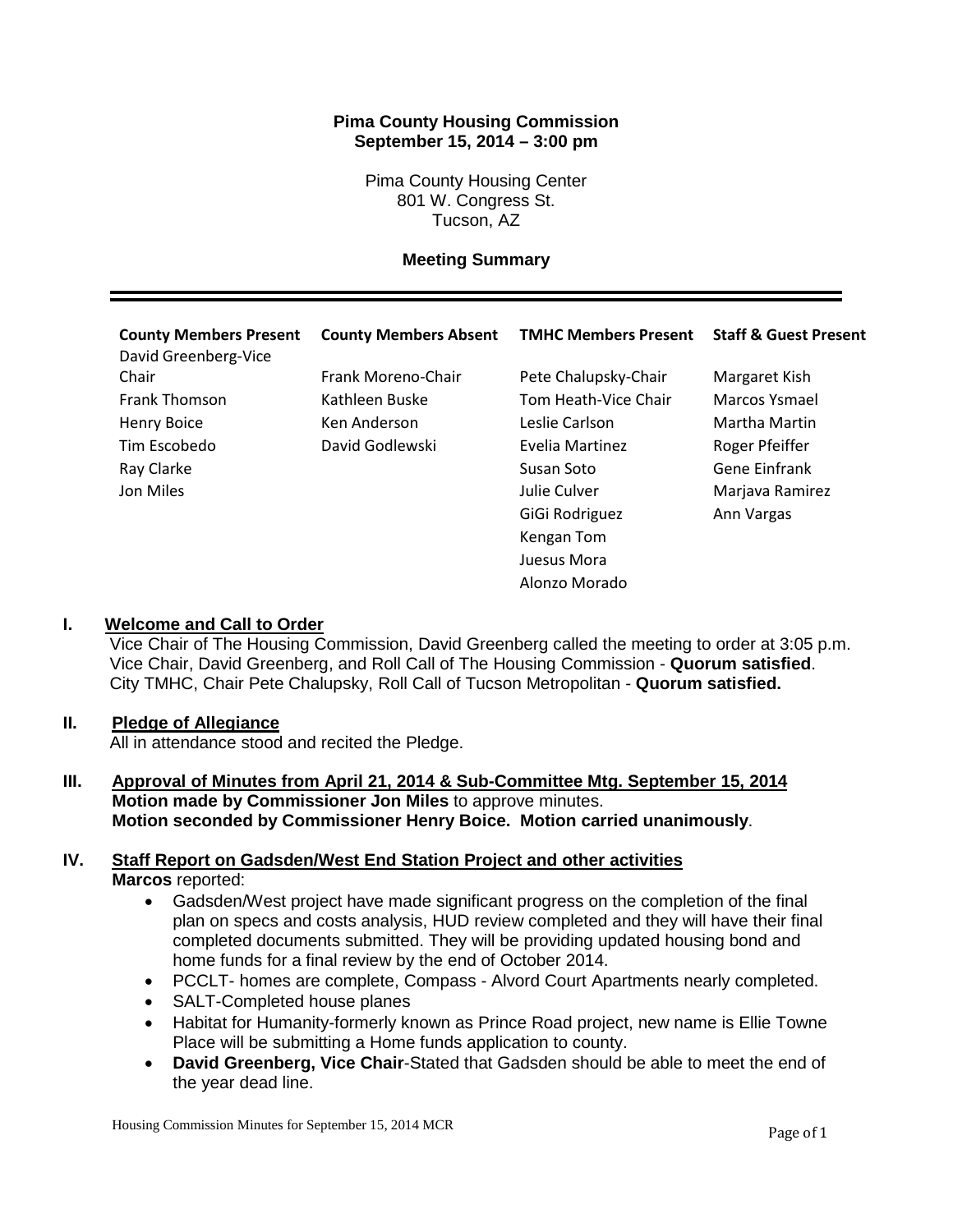# **V. Tucson Metropolitan Housing Commission 2-year Action Plan**

**Tom Heath vice Chair of TMHC:** A website was created last year housingtucson.com that includes community resources. He also stated one of TMHC goals over next two years is too keeping public better informed through the new website, and for them to utilize resources that are available. Outreach will be provided to nonprofits agencies to determine resources available, which will then be on the website.

# **VI. Discussion of Outreach, Education And/or Advocacy Strategies**

**Pete Chalupsky Chair of TMHC,** asked to move #6 to the end, in order to wait for **Ann Vargas** who was at another meeting.

**Ann Vargas,** discusses the City/County 5 year Consolidated Plan, She explained that, the City and the County is a recognized Consortium under HUD and they get there HOME and CCBG Community Development Funds annually based on submission and content from the HUD 5 year Consolidated Plan. The 5 year plan lays out how the Consortium will move forward on spending the most desired outcomes over the next 5 years for affordable housing and neighborhood revitalization. The City and the County will hold Public Forums starting in October that will allow all stakeholders to comment on current needs.

# **VII. Action, Outreach, Education and/or Advocacy Strategies for:**

**Pete Chalupsky Chair of TMHC,** informed both Housing Commissions that one pressing item is to change the perception of affordable housing by strategic outreach:

1.) Recommend policies and procedures for affordable housing.

2.) Review the current Bond Ordinance and make sure a percentage of total bonds include affordable housing.

3.) Support the local Housing Trust Fund and the State Housing Trust Fund, and come up with other ways to recapitalizing its funds, and working with the Arizona Housing Alliance to encourage training and educating the public including our State Legislators.

# a.) **Pima County 2015 General Obligation Program**

**Pete Chalupsky Chair of TMHC, Stated that Pima County Bonds are very important to** the City and asked the Pima County Housing Commission on how they can move forward, and how the TMHC can support or help to make sure it remains included on ballot.

**Margaret Kish, CDNC Department Director,** gave an updated on the Bonds Advisory Committee, and commented that they are still recommending the 30million dollars for Affordable Housing. The Committee will continue to negotiate all the projects and amounts as they need to keep the total bond package for November 2015 at \$758 million. The Bond Advisory Committee is scheduled to have Housing come up again at its meeting in January 2015.

- b.) **Arizona Housing Forum/QAP Hearing wrap up Julie Culver** committed on QAP hearing, stated some changes had been made.
- c.) **Restoration of the State Housing Trust Fund Ann Vargus, Planer for the City Housing Community and Development and Co-chair, of the Arizona Housing Alliance.** She stated that she has no new information at this time.

**Pete Chalupsky Chair of TMHC,** Stated the Arizona Housing Alliance will do a target outreach once the election has occurred.